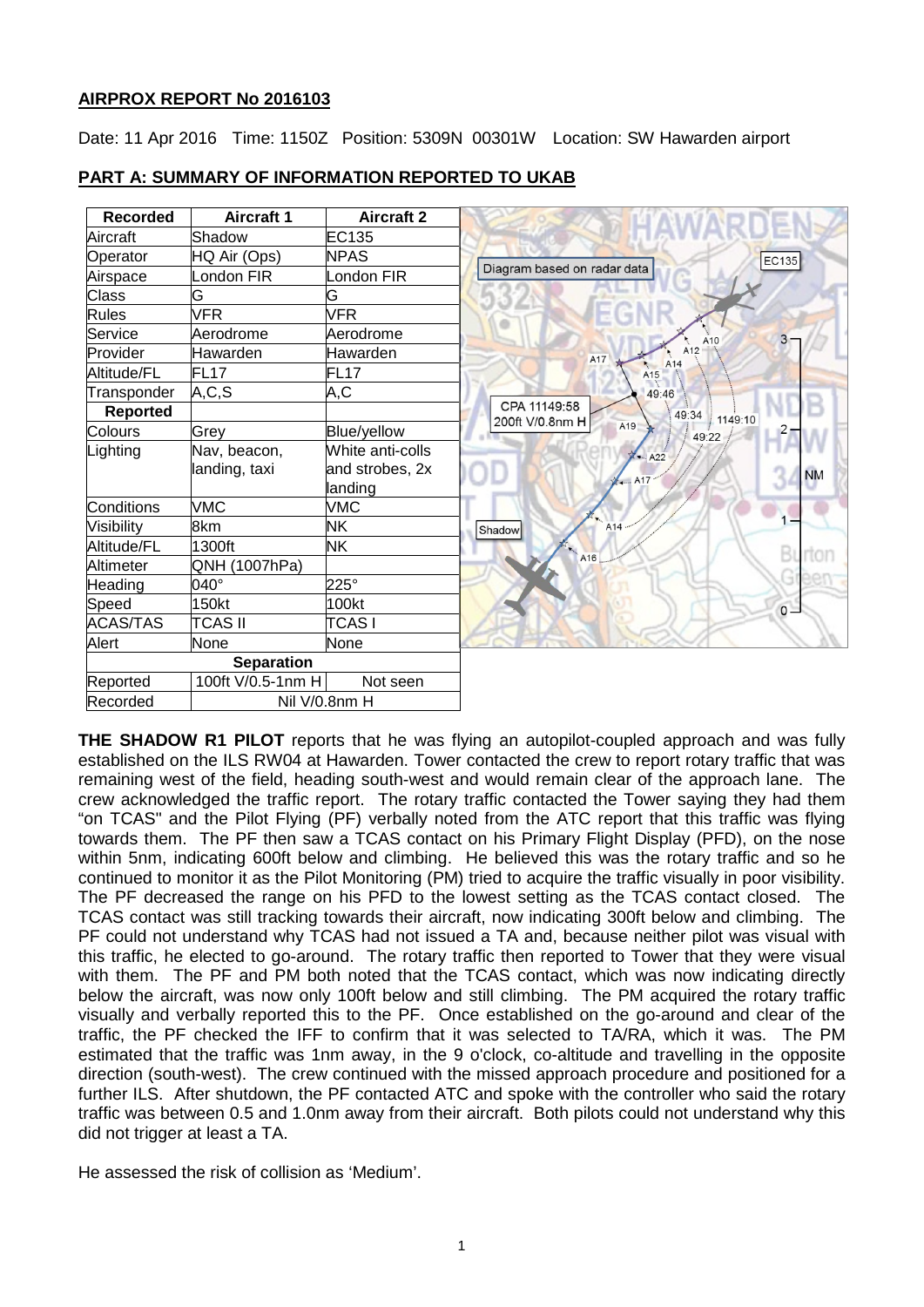**THE EUROCOPTER EC135 PILOT** reports that he was only made aware of the Airprox about 8 weeks after the incident and his recollection of the event was extremely vague. He was conducting mutual instrument flying with another pilot in VMC. He was the PF and his colleague was the Safety Pilot. They lifted off the Police parking spot and air taxied to the dedicated Police departure point, arriving a couple of minutes later. Their intentions were to depart into the circuit in order to carry out 2 ILS approaches and 1 Surveillance Radar Approach at Hawarden. After being given a departure clearance, they took off paralleling RW22 and, from this point, they would have followed all ATC instructions. At some point during this period, they both recalled that there was another aircraft on the same frequency and heard its pilot inform ATC that he was 'aborting' his approach. He could only assume that it was the pilot of this aircraft who filed the Airprox report. At this point, the Safety Pilot did not have sight of the other aircraft, and their TCAS gave no 'Proximity Traffic' indications. They were not aware or concerned of any Airprox situation. The planned sortie was completed before landing at Hawarden.

### **Factual Background**

The weather at Hawarden was recorded as follows:

METAR EGNR 111150Z 06006KT 9000 FEW025 13/08 Q1007=

#### **Analysis and Investigation**

### **CAA ATSI**

ATSI tasked the Transcription Unit to obtain the R/T and local radar recordings as soon as the Airprox was notified to them. Unfortunately, the Airprox was already outside the 30-day statutory retention period and, therefore, this data was not available. ATSI commented that it looked like the Shadow pilot took avoiding action against the departing EC135 at around 1150 but it was not possible to confirm whether Traffic Information was passed.

The Hawarden ATSU provided ATSI with the following information:

- The Shadow was pre-noted inbound to Hawarden with its last routing point being PEDIG. The aircraft was estimating KEGUN at 1144 with an SSR code of 5716.
- The airways release was provided to the Hawarden Radar controller with the Shadow descending to FL70 and a release time of 1141. The aircraft was then vectored right-hand for the ILS RW04, initially descending to 4000ft downwind, then 3100ft on base leg, when the pilot was provided with a Traffic Service.
- The Shadow pilot was transferred to Hawarden Tower at 1148.
- The Shadow pilot appeared to have executed a go-around at 1150 and turned left climbing to 2900ft before subsequently being vectored for a left-hand pattern for the RW04 ILS. The pilot was transferred back to Hawarden Tower at 1200. The pilot landed at 1204.
- The EC135 departed Hawarden at 1148 from the Police Aiming Point (west of the runway) on a Basic Service routing to the south (which would involve either crossing the runway or crossing the climb out). Its SSR Code was 0055. The aircraft was subsequently picked up for a radar vectored ILS to RW04 on a Traffic Service.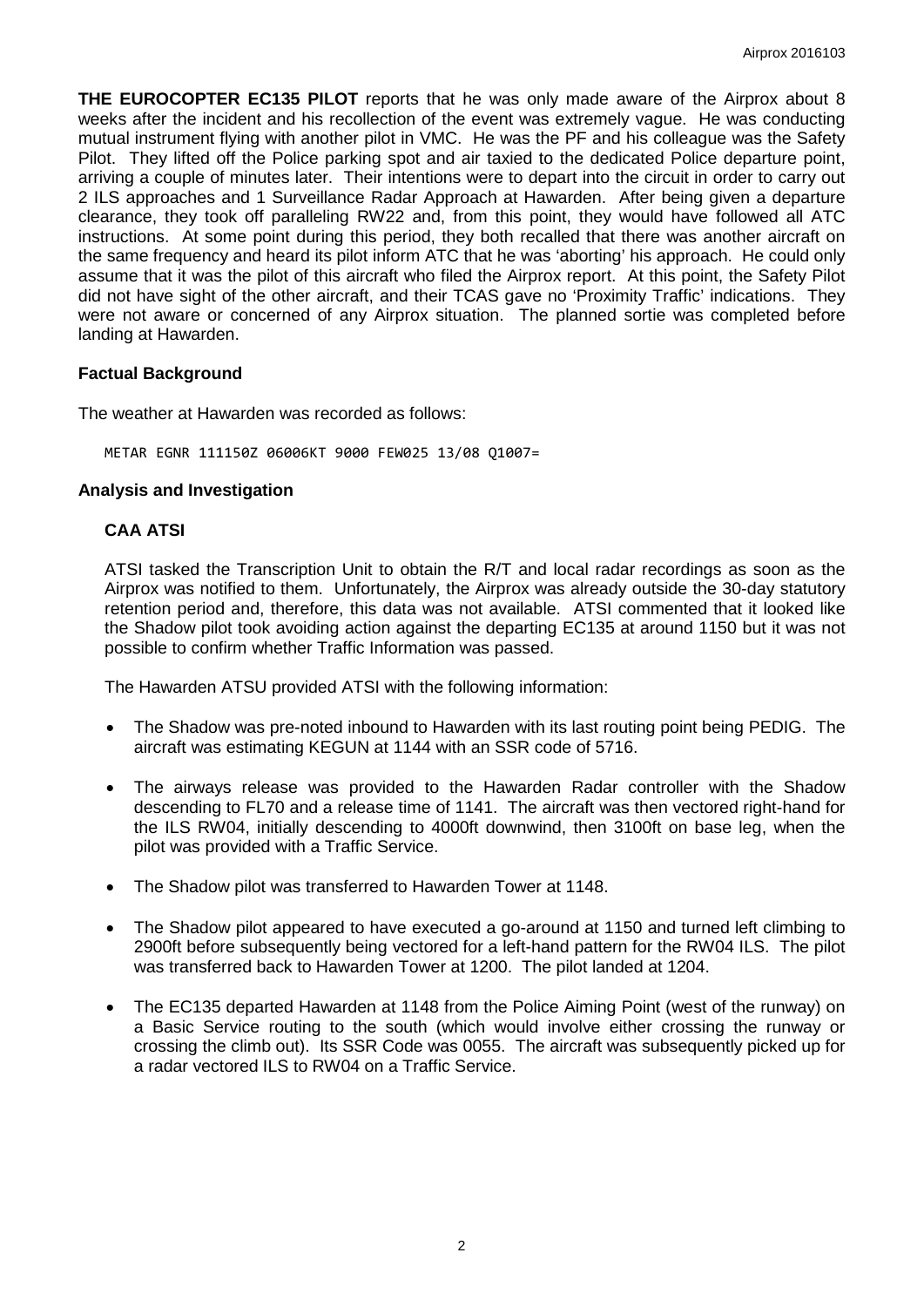## **UKAB Secretariat**

The Shadow and EC135 pilots shared an equal responsibility for collision avoidance and not to operate in such proximity to other aircraft as to create a collision hazard<sup>[1](#page-2-0)</sup>. If the incident geometry is considered as head-on or nearly so then both pilots were required to turn to the right<sup>[2](#page-2-1)</sup>. An aircraft operated on or in the vicinity of an aerodrome shall conform with or avoid the pattern of traffic formed by other aircraft in operation<sup>[3](#page-2-2)</sup>.

Figure 1 is not a formal assessment of TCAS performance but is derived from a UKAB tool that gives an indication of TCAS performance for converging aircraft. Nominally designed for fast-jets vs airliners - hence the speed box headings - it is equally applicable to any TCAS equipped aircraft and helps to show why neither pilot received a TCAS TA/RA.



Figure 1 – TCAS representational performance for the parameters reported by the Airprox pilots.

 $\overline{\phantom{a}}$ 

<span id="page-2-0"></span><sup>1</sup> SERA.3205 Proximity.

<span id="page-2-1"></span><sup>2</sup> SERA.3210 Right-of-way (c)(1) Approaching head-on.

<span id="page-2-2"></span><sup>&</sup>lt;sup>3</sup> SERA.3225 Operation on and in the Vicinity of an Aerodrome.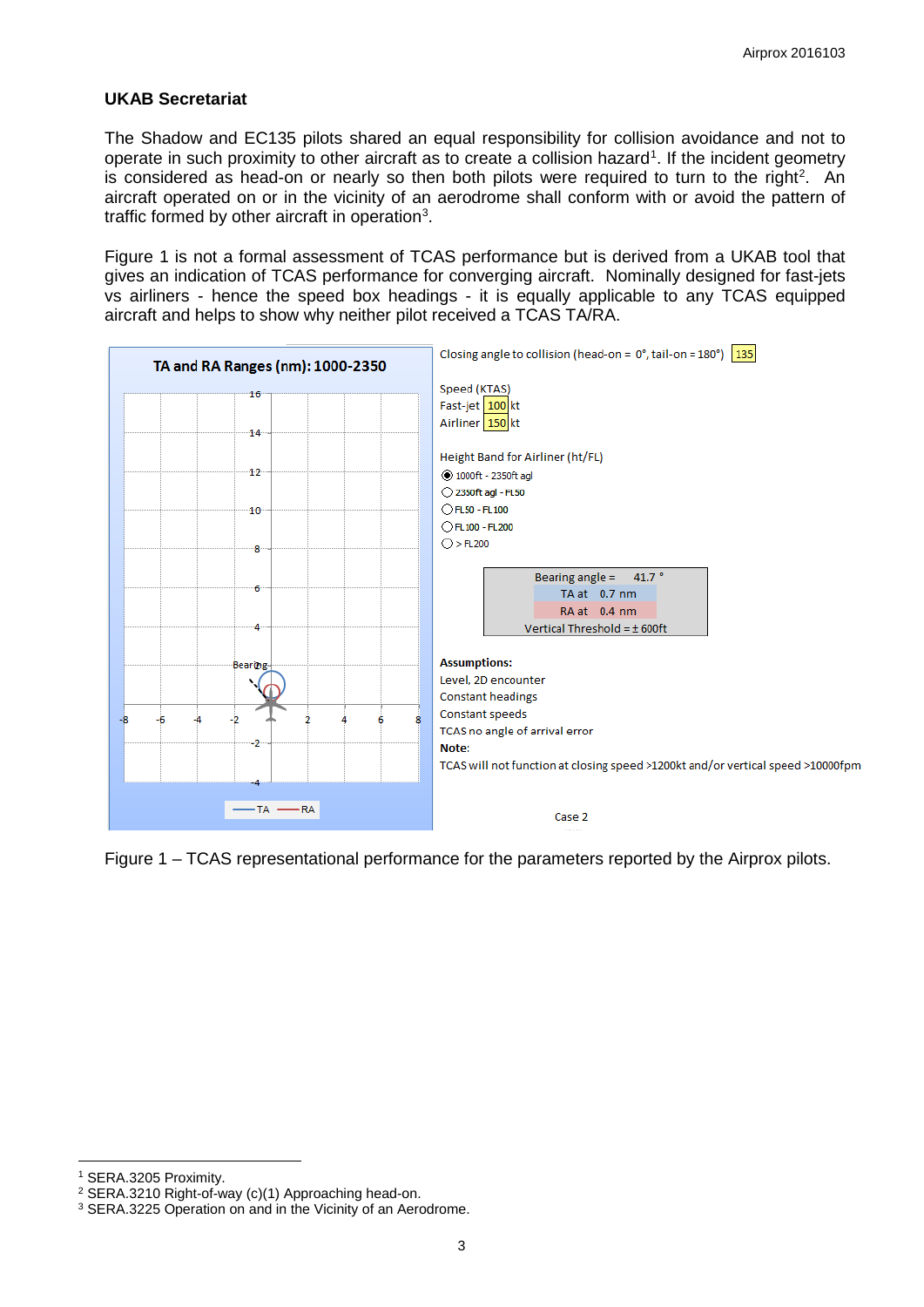Figure 2 (1150:06) shows that at CPA, the Shadow and EC135 aircraft were coaltitude, with 0.8nm lateral separation. Generation of a TCAS TA requires a converging geometry which, in this incident, was not the case as can be seen from the recorded relative tracks (brown trails on the diagram). Also, the representative TCAS TA boundaries shown in blue for various points along these tracks indicate that, even if the tracks had been converging, the EC135 did not appear to enter the Shadow's TA boundary at any time. Although this cannot be taken as definitive analysis, subject to a formal TCAS analysis, it appears that the Shadow would not have received a TCAS TA in these circumstances.



Figure 2 CPA 1150:06 EC135 (0055); Shadow (5716).

## **Comments**

## **HQ Air Command**

Unfortunately, the lack of ATC transcripts and the discrepancies between the Shadow's recollection of what was said on frequency and the Eurocoptor's version of events make this Airprox difficult to comprehend. It is certainly unusual that the Shadow did not receive a TA or RA when they could see the Eurocoptor on their TCAS display clearly tracking towards them [UKAB Note: see the previous paragraph, especially noting that the 2 aircraft were in fact diverging and thus, notwithstanding their reducing separation, would therefore not generate a TCAS TA]. On return to base, the TCAS equipment underwent 2 full system checks and passed both. However, the TCAS did partially 'do its job' in that it provided situational awareness of the other aircraft and, because he was not visual with the Eurocoptor, the Shadow pilot elected to conduct what he considered to be the safest course of action in that he performed a go-around.

## **Summary**

An Airprox was reported when a Shadow and an EC135 flew into proximity at 1150 on Monday 11<sup>th</sup> April 2016. Both pilots were operating under VFR in VMC: the Shadow pilot, inbound to Hawarden, was in receipt of an Aerodrome Service; and the EC135 pilot, outbound from Hawarden, was in receipt of a Basic Service from Hawarden radar. The two aircraft passed 0.8nm apart at the same altitude.

## **PART B: SUMMARY OF THE BOARD'S DISCUSSIONS**

Information available included reports from both pilots, area radar and RTF recordings and reports from the appropriate ATC and operating authorities.

The Board was disappointed that there was not a recording of the ATC frequencies available but understood that the late notification of the Airprox had meant that they were outside the statutory retention period. Noting that the EC135 pilot was also unaware at the time that an Airprox had been filed, and his recollection of the event was extremely vague, the Board had to rely only on the Shadow pilot's recollection of the R/T calls that were made.